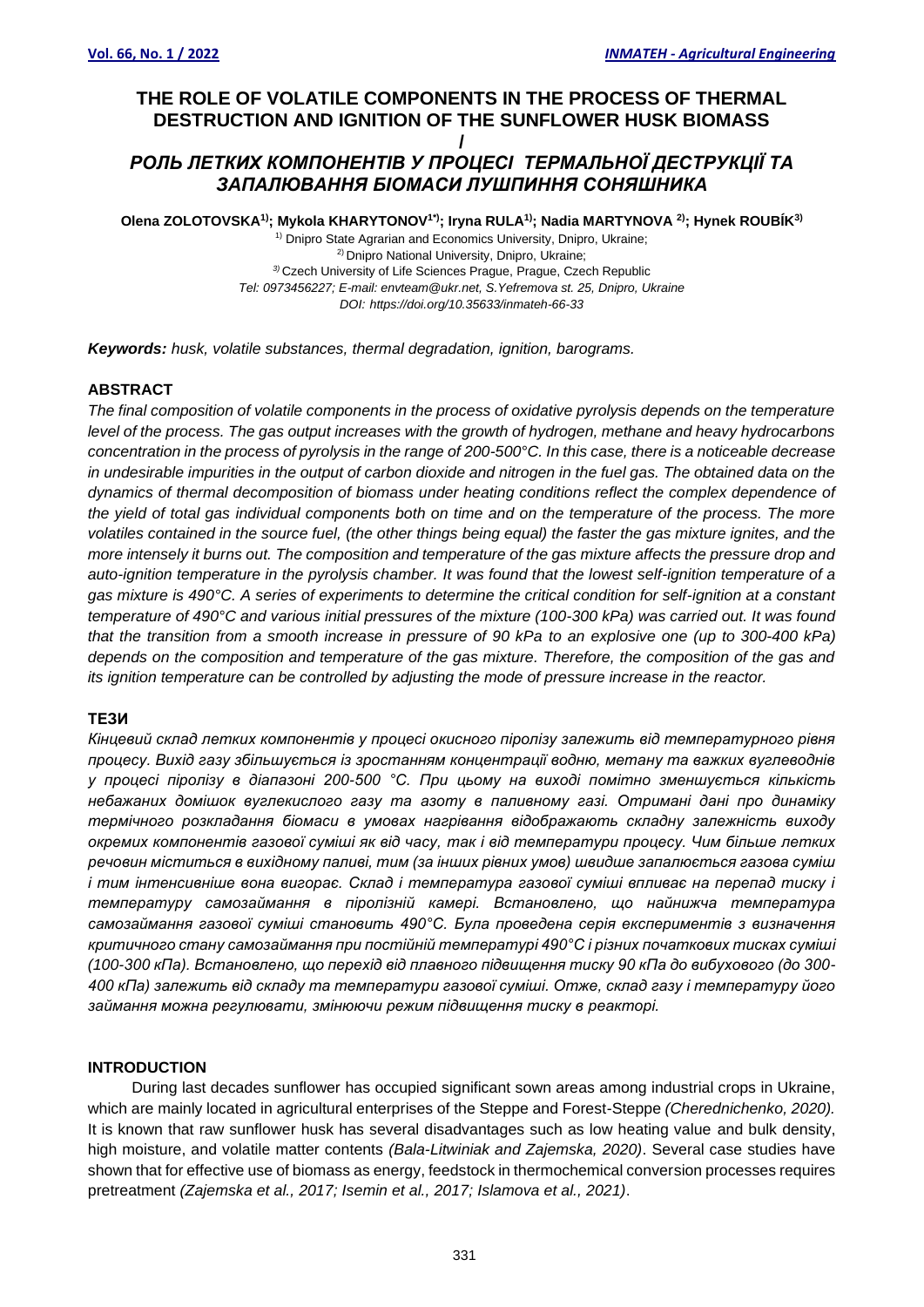Crop residues biomass can also be processed in torrefaction, gasification and liquefaction processes *(Zolotovska et al., 2016; Kaczynska et al., 2019)*.

The pellets application for heat production allows diminishing the atmospheric burden of greenhouse gases *(Kuznetsova, 2012)* and creates the conditions for sustainable economic development *(Cui et al., 2019)*. It was shown that in terms of price, sunflower seed husk pellet fuel is 71% cheaper than natural gas and 75% cheaper than coal. Meanwhile, there is still uncertainty in the assessment of the impact of pollutant emissions caused by the burning of biomass on air quality caused by the lack of emission factors that would characterize real combustion *(Pastorello et al., 2011; Zajqc et al., 2019)*.

At the same time, biomass contains lower sulfur and ash amount than non-renewable sources, such as fossil fuels, and, therefore, it generates lower NO<sup>x</sup> and SO<sup>x</sup> emissions *(Klason and Bai, 2007; Perea-Moreno et al., 2018)*. As a rule, sulfur content in the biomass does not exceed 0.2% and only certain biomass fuels reach 0.5-0.7% (for brown coal 0.7-7%) *(Demirbas, 2004; Parmar, 2017)*. Meanwhile, biomass is characterized by a high proportion of volatile parts and high humidity content *(Zolotovska et al., 2016)*. The amount of ash, active carbon and volatile matter contained in sunflower seed husk briquettes is about 2.4%, 22.7% and 72% accordingly *(Spirchez et al., 2019)*. The content of combustible matter (C, S and H) significantly decreases after thermal processing, while the contents of oxygen (O) and volatile matter significantly rise after drying *(Matin et al., 2019)*.

It is known that the high volatility of the biomass material provides numerous advantages associated with a low ignition temperature and retention of ignition over a longer period of time *(Sivabalan et al., 2021)*. An increase in volatile substances led to increase the heating value of the feedstock. The sunflower husk calorific value is 3500-4000 Cal/kg being supplied through burning *(Popescu et al, 2013)*. The thermal reactivity of the sunflower seed husk is extremely higher than that for the other samples (hazelnut shell, rice husk, and olive refuse) under investigated conditions *(Haykiri-Acma and Yaman, 2011)*. The volatilization stage is characterized by the release of volatiles caused by the decomposition of hemicellulose and cellulose and partial decomposition of lignin *(Tibola et al., 2022)*.

This work aims to study the role and composition of volatile components in the process of thermal destruction and ignition of the sunflower seed husk biomass.

#### **MATERIALS AND METHODS**

The thermal analysis of sunflower seed husk biomass was carried out using the derivatograph Q-1500D of the "F. Paulik-J. Paulik-L. Erdey" system. Differential mass loss and heating effects were recorded. Samples of biomass were analyzed dynamically at a heating rate of 10°C/min in an air atmosphere. The mass of samples was 100 mg. The reference substance was aluminum oxide. The activation energy of thermooxidation destruction samples is determined by the method of Broido *(Broido, 1969)*.

The value of the double logarithm for each temperature was calculated using the dependence:

$$
\ln\left(\ln\frac{100}{100-\Delta m}\right) = -\frac{E}{R} \cdot \frac{1}{T}
$$
\n(1)

where:

*m* is the sample mass, %;

- $E$  the activation energy, kJ/kmol;
- $R$  universal gas constant, 8.314 J (mol.K);
- *T* temperature, K.

High performance capillary gas chromatography was used to separate hydrocarbons in fuel gas using a flame ionization detector. A glassy highly permeable polymer, polytrimethylylpropyne (PTMSP), was chosen as the stationary phase for the separation of hydrocarbon gases. A quartz capillary column with an outer metal protective coating, 10 m long and 0.35 mm in inner diameter, filled with PTMSP was used. The thickness of the adsorption layer was 30 µm. The polymer was dissolved in toluene. The capillary was filled with this solution under pressure. It was removed by heating the column and passing a flow of carrier gas. The following analysis conditions were chosen: column oven temperature - 55°C, evaporator and detector temperatures - 130°C. The carrier gas is nitrogen. The specified flow rate of nitrogen was controlled by a rheometer at a level of 18 cm<sup>3</sup>/s. The analysis time was 10 min.

The presence of inorganic components of the pyrolysis gas was determined on a gas chromatograph using a conductometric detector. Separation was carried out at a temperature of 45°C on two packed columns.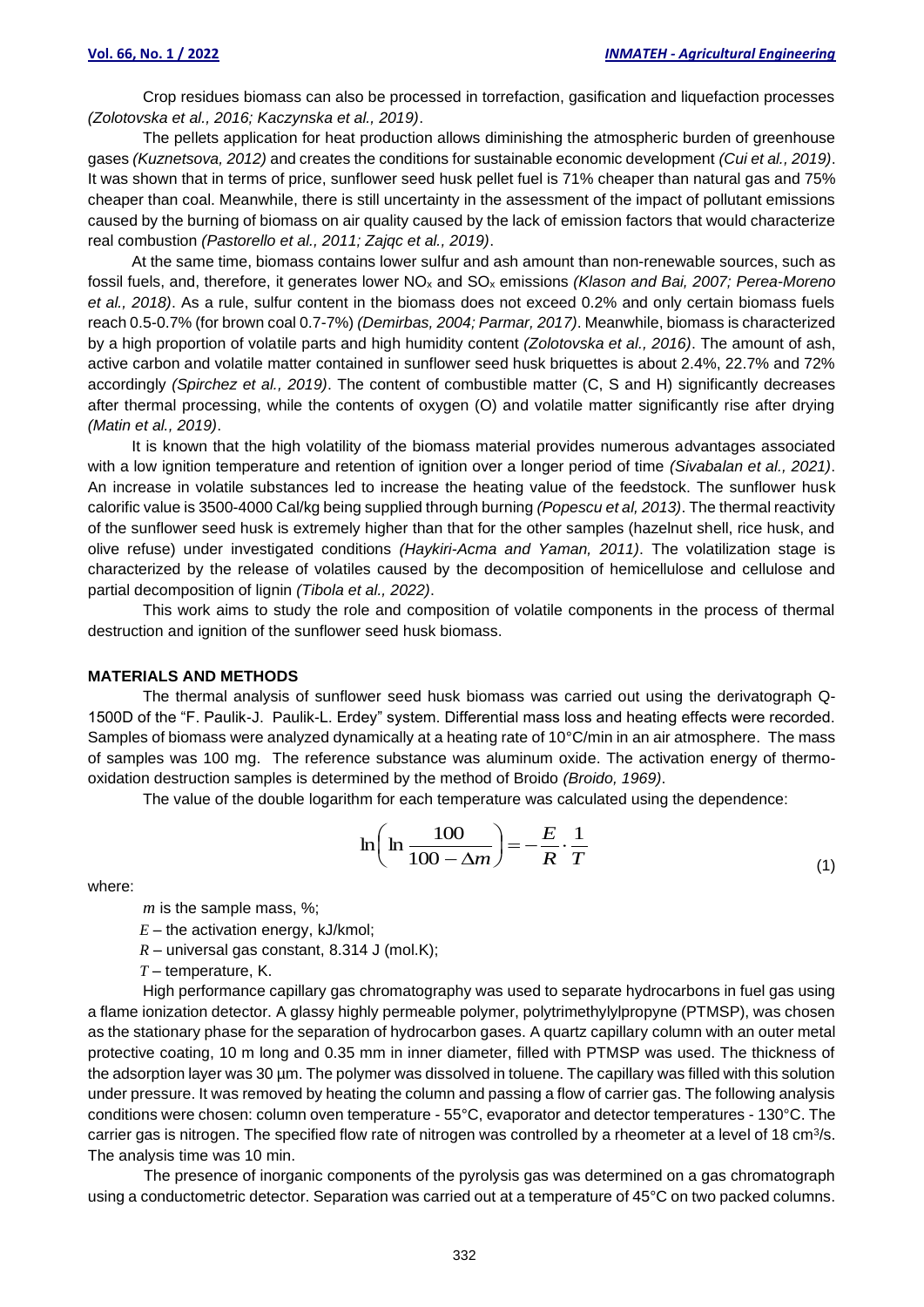A column 2 m long and 4 mm in diameter filled with 5A molecular sieves was used to determine *H2, N2, CO, H2, O2*. It is noticed that at higher temperatures their crystal structure is destroyed. The second column of the same size with a polymeric sorbent, a copolymer of styrene and divinylbenzene, was used to determine *CO2,* and *H2S*. The carrier gas, grade A helium, was used for both columns. The temperature of the evaporator and the thermostat of the detector is 110 $^{\circ}$ C. Gas samples with a volume of 3 cm<sup>3</sup> were introduced through a sampling probe. The ignition temperature was determined by the method of inlet of a pre-prepared gas mixture into an evacuated (residual pressure no more than 0.4 kPa) heated flask, 200 cm<sup>3</sup> in volume, made of quartz glass. The test equipment is shown in fig.1. The reaction vessel (127 mm long and 127 mm in diameter) was placed in a horizontal steel cylinder of an electric furnace. The stainless-steel cylinder is inserted into the ceramic body. Three Chromel-Alumel thermocouples were used to measure the furnace temperature. The temperature measurement error under static conditions did not exceed 3-6°C in the range of 220-490°C.

The supplied mixture of gases was prepared in a 3-liter cylinder. The prepared mixture was kept in the cylinder for at least 10 hours before the start of the experiment to complete mixing of the reagents.



**Fig. 1 - Test equipment for determining the ignition temperature of a gas**

*1 - high-temperature insulation; 2 - clamping sleeves; 3 - thermocouples; 4 - upper part of the cover; 5 - insulating ring; 6 - lower part of the cover; 7 - thermal insulation; 8 - heater; 9 - ceramic tube; 10 - steel cylinder; 11 - high-temperature mastic; 12 - control points; 13 heater connection for voltage 220 V; 14 - insulating disk; 15 - metal base*

The prepared mixture was admitted into the reaction vessel using a 200  $cm<sup>3</sup>$  sealed glass syringe equipped with a three-way valve and connecting tubes (Fig. 2).



**Fig. 2 - Introduction of a gas sample** *1 - flame arrester; 2 - safety membrane; 3 - sintered glass plates; 4 - sealed syringe; 5 - tank with gas; 6 – pre-chamber*

Eight volumetric gaseous samples (20-55 cm<sup>3</sup>) were taken in the temperature range of 220-600°C to be tested at various initial pressures of the mixture (from 100 to 400 kPa).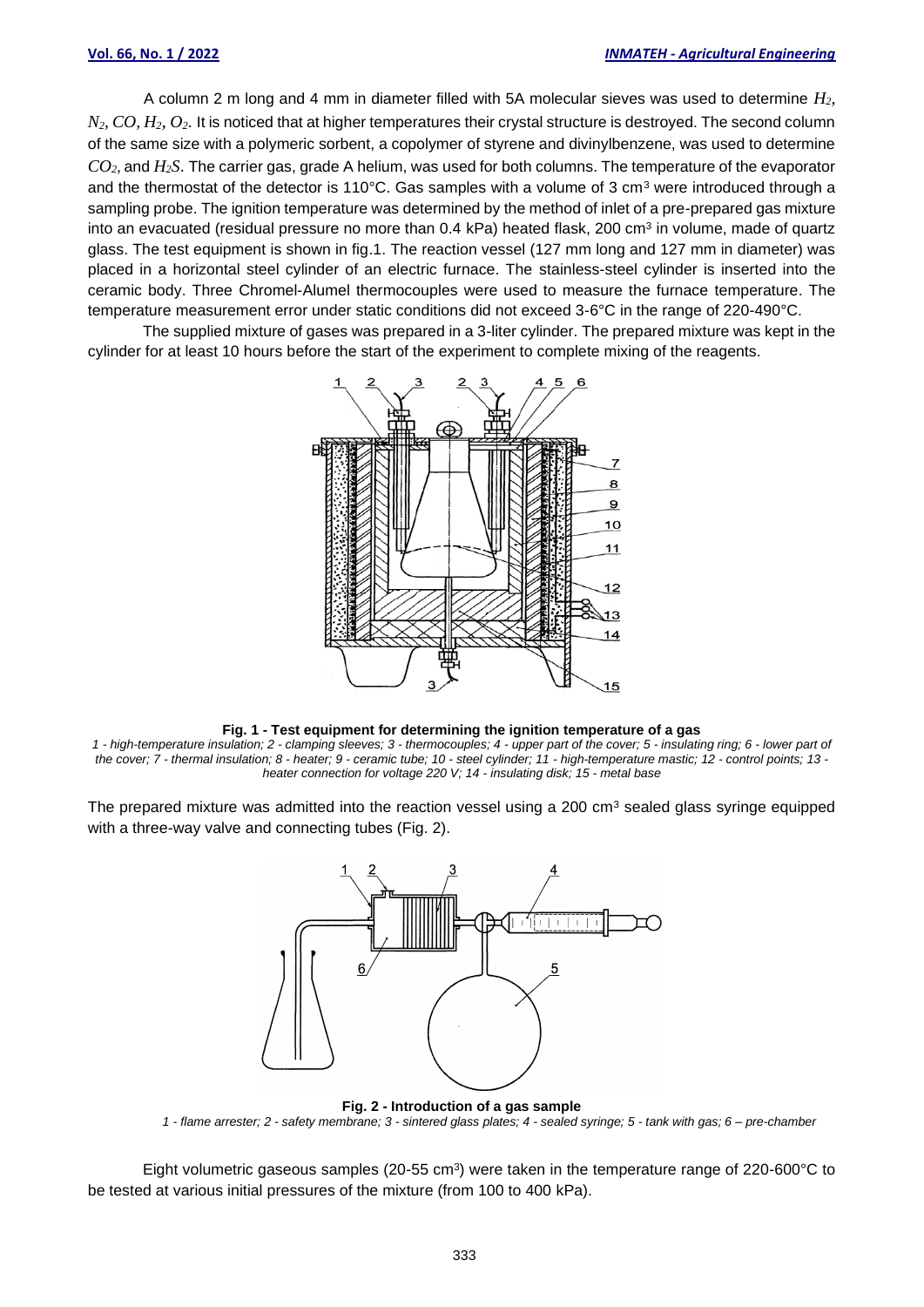The pressure of the mixture in the reaction vessel after the inlet was determined by the pressure in the dosing tank before the inlet, taking into account the valve opening time (0.07–1 s).

The pressure in the reactor was recorded by a fast inertia inductive pressure sensor. All the results obtained were treated by statistical methods using the StatGraphics Plus5 software package at significance level of  $0.95%$  (p-value  $< 0.05$ ).

### **RESULTS**

Thermal destruction of sunflower husks begins at a temperature of 29-30°C. The main decomposition of volatile components and evaporation of water occurs in the range of 40-150°C. The process speed is low, on average 5.5%/min. The maximum rate (8.7-8.84%/min) was observed at a temperature of 79-91°C (Fig. 3, curve 3). The weight loss at this stage is small and amounts to 8.3% (Fig. 3, curve 1). The process of volatile components decomposition is accompanied mainly by endothermic reactions with the most pronounced effects in the temperature range of 61-79°C (Fig. 3, curve 2).



The process of decomposition of the main components of sunflower husk takes place in the temperature range of 151-400°C. The degradation ranges of hemicelluloses (220-320°C) and cellulose (300- 380°C) partially overlap. That is why only one peak is observed on the *DTG* curve at a temperature of 300°C (Fig. 3, curve 3). The average speed of the process is 13.7-14.2%/min, the maximum is 31.7%/min. The mass loss at this stage is the largest and amounts to 57.8% (Fig. 3, curve 1). Decomposition reactions of hemicelluloses and cellulose are exothermic with the greatest thermal effects in the temperature range of 280- 300°C.

The process of lignin destruction begins at a temperature of 250-280°C. However, the bulk of lignin decomposes in the range of 400-550°C. Typically, the decomposition rate is 3.5-4.0%/min (maximum 5.4%/min). One small peak is observed at a temperature of 430-440°C (Fig. 3, curve 3). The weight loss was 26.3%. Decomposition reactions are exothermic with pronounced thermal effects in the temperature range of 440-500°C (Fig. 3, curve 2). Combustion of sunflower husk ends in the range of 550-600°C. The fireproof residue was 7.6% of the total mass.

According to the activation energy data, the heat resistance of sunflower husks is low (Fig. 4). The activation energy was 33.7 kJ/mol at the initial stage of decomposition. Its value at the stage of destruction of the main components was 32.1 kJ/mol. Low activation energy values are explained by a rather large amount of pentosans (27-28%) and a relatively small amount of cellulose (31-38%) in sunflower husk *(Yadav et al., 2016)*. During the process, pyrolysis produces both solid and liquid products (bio-oils, tars, and water), and a gas mixture composed mainly of  $CO_2^{}$ ,  $~CO$  ,  $H_2^{}$ , and  $~CH_4^{}$  (Castello et al., 2017; Uddin et al., 2018).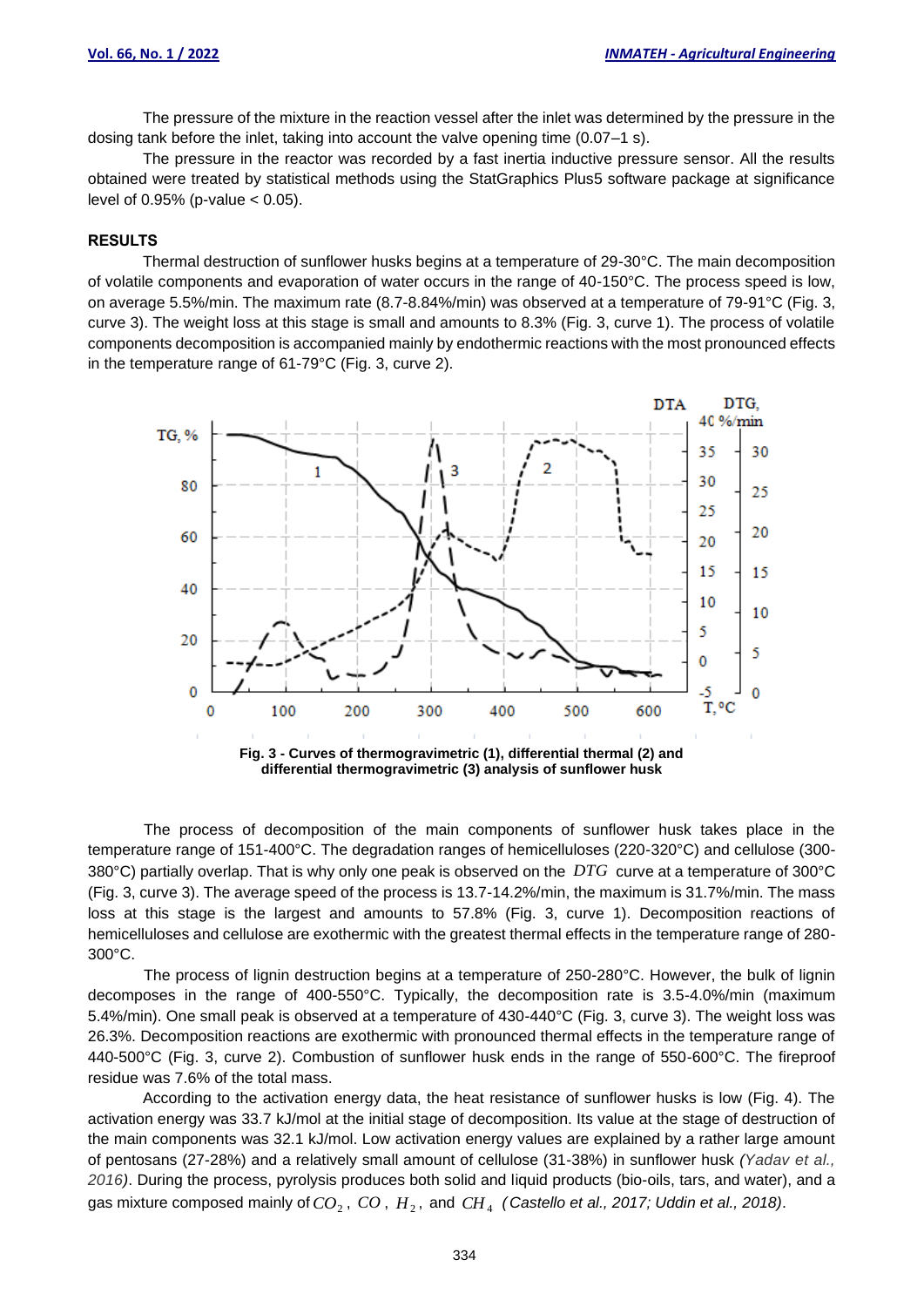



The results of assessing the release of volatile substances from the particles of sunflower husk biomass are shown in Figures 5 and 6.





*a) hydrogen; b) methane; c) heavy hydrocarbons; c) carbon monoxide; d) carbon dioxide; f) nitrogen*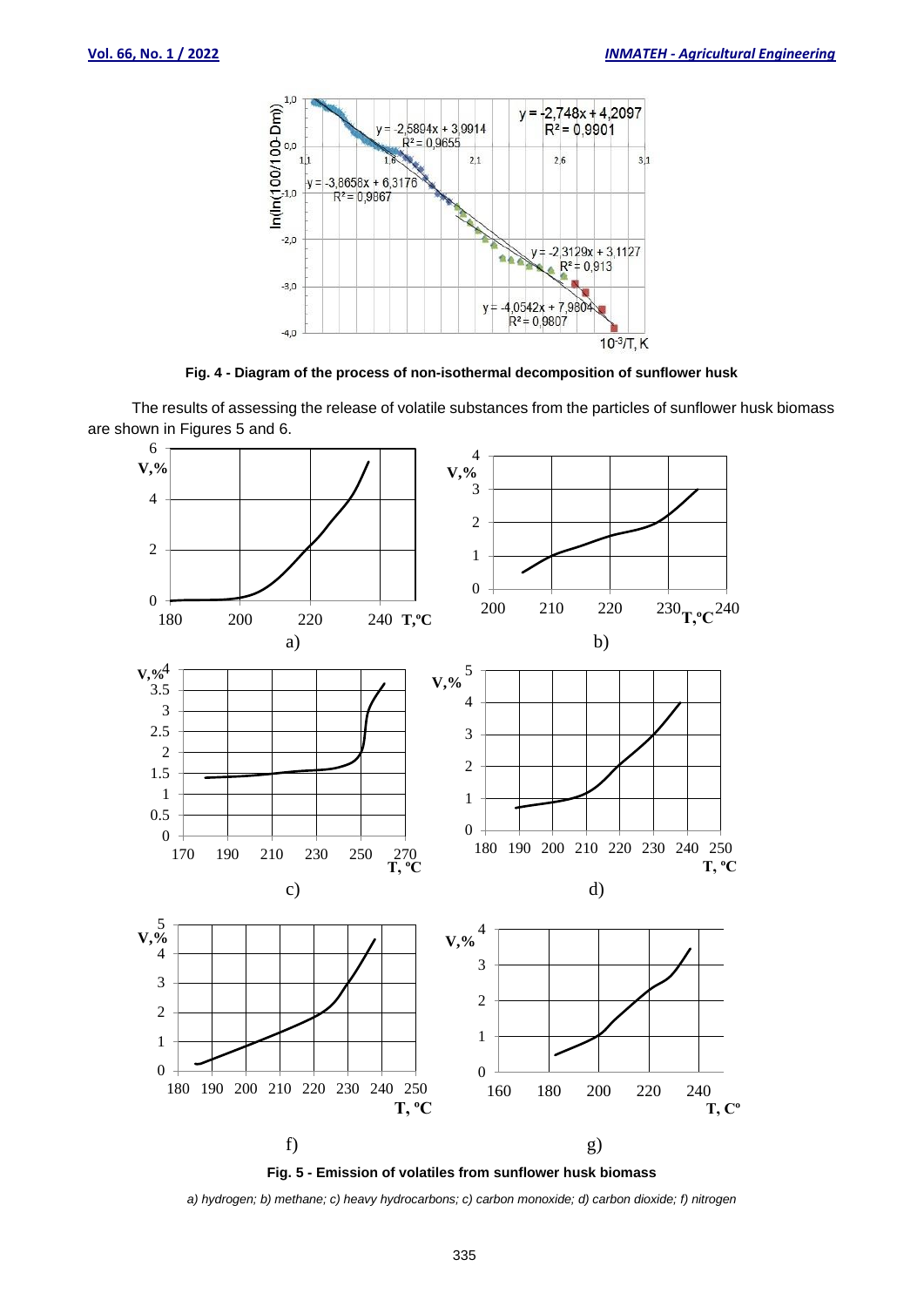**Table 1**



**Fig. 6 - Hydrogen sulfide emission from sunflower husk biomass**

The growth of gas emission is directly caused by the rise in the pyrolysis temperature in the range of 200-500°C. This is due to an increase in the concentration of hydrogen and methane and to a lesser extent it depends on heavy hydrocarbons. The roots of this effect are associated with a more complete decomposition of biomass particles. The volume of pyrolysis gas increases by 1.04; 1.21; 1.3 and 1.61 times at temperatures of 260, 320, 380 and 420, respectively, compared with the volume of the gas mixture at a temperature of 220°C.

Meanwhile, a noticeable decrease in the yield of carbon dioxide and nitrogen (undesirable impurities in the fuel gas) occurs in the temperature range of 280-500°C. The amount of hydrocarbons in the resulting gas mixture also increases with increasing temperature and reaches a maximum at a temperature of 420°C, exceeding this value corresponding to a temperature of 200°C by 2.1 times. The chemical content of the test gas is shown in Table 1.

| <b>Components</b>    | H <sub>2</sub> | CH <sub>4</sub> | <b>CO</b> | CO <sub>2</sub> | N <sub>2</sub> | $C_nH_m$ | $H_2S$ | A    |
|----------------------|----------------|-----------------|-----------|-----------------|----------------|----------|--------|------|
|                      | [%]            | [%]             | [%]       | [%]             | [%]            | [%]      | [%]    | [%]  |
| <b>Concentration</b> | 22.70          | 16.20           | 20.80     | 19.12           | 2.29           | 15.54    | 2.65   | 0.70 |

**Chemical content of pyrolysis gas**

It is known that the thermal decomposition of xylan produces furfural, which quickly ignites and causes a sharp increase in temperature and self-heating of biomass *(Zaichenko et al., 2020)*. An ignition risk ranking is estimated using both kinetic parameters and characteristic temperatures *(Jones et al., 2015)*. Some crop residues, olive cake and sunflower husk are predicted to have a high risk of low temperature ignition. The determination of the critical condition for self-ignition was carried out at a constant temperature of 490°C and various initial pressures of the mixture (100-300 kPa). Typical barograms are shown in figure 7. The analysis of thermo-barograms showed that the heating of the gas mixture occurs mainly in the process of puffing. Insufficient heating of the gas to the level of the reactor temperature at the moment of closing the valve was 1-2% and depended both on the pressure and the diameter of the reactor. The completion time of gas heating after closing the valve did not exceed the ignition delay in the entire studied temperature range of 200-600°C (Fig. 8).

The transition from a smooth increase in pressure of 90 kPa to an explosive one (in the range of 300- 400 kPa) occurred when the initial pressure of the mixture after the injection into the reactor changed by 1- 10%. This transition depends on the chemical content and temperature of the gas mixture. The composition of the gas can be controlled by adjusting the pressure pulsations and the ignition temperature of the gas mixture. The flash point changes with increasing pressure (Fig. 9).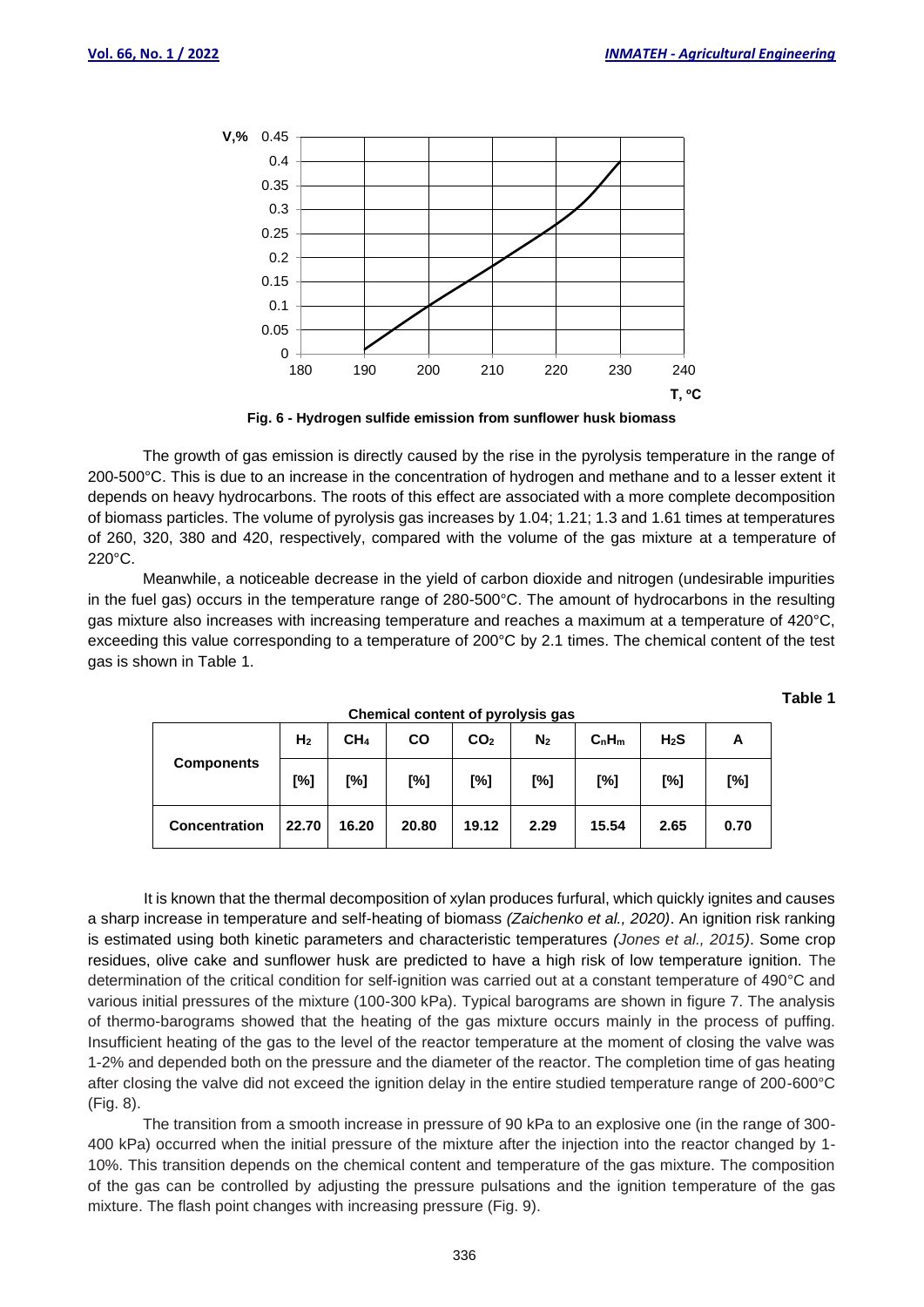

**Fig. 7 - Barograms of studies at a temperature of 490°C with O<sup>2</sup> = 42.3%** *- no ignition; 2 - degenerate ignition; 3 - self-ignition*



**Fig. 8 - Dependence of the autoignition temperature on pressure**





A change in pressure from 100 to 200 kPa leads to an increase in the flash point to 300-500°C. As can be seen, the pyrolysis process occurs at varying pressure. Ignition of pyrolysis gas is possible when the limit temperature is reached.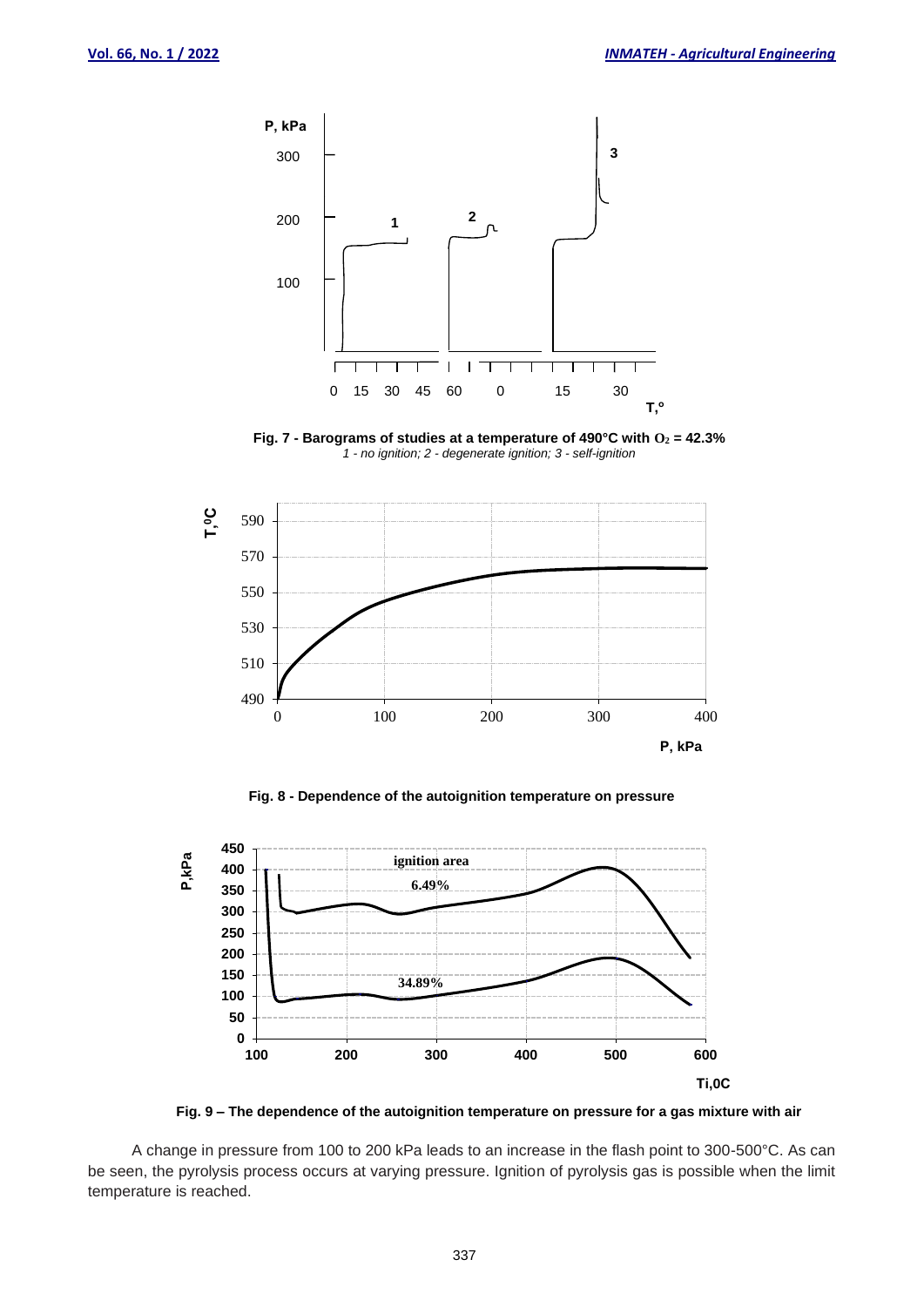#### **CONCLUSIONS**

Decomposition reactions of hemicelluloses and cellulose are exothermic with the greatest thermal effects in the temperature range of 280-300°C. The process of lignin destruction begins at a temperature of 250-280°C. However, the bulk of lignin decomposes in the range of 400-550°C. Combustion of sunflower husk ends in the range of 550-600°C. The fireproof residue was 7.6% of the total mass. The activation energy value at the stage of destruction of the main components was 32.1 kJ/mol. Gas emission increases with an increase in the pyrolysis temperature in the range of 200-500°C due to an increase in the composition of hydrogen, methane and slightly from heavy hydrocarbons. The amount of pyrolysis gas in the gas mixture increases with increasing temperature. The amount of hydrocarbons in the resulting gas mixture also increases with increasing temperature and reaches a maximum at a temperature of 420°C. The analysis of thermo-barograms showed that the heating of the gas mixture occurs mainly in the process of puffing. Insufficient heating of the gas to the level of the reactor temperature at the moment of closing the valve was 1-2% and depended both on the pressure and the diameter of the reactor. The completion time of gas heating after closing the valve did not exceed the ignition delay in the entire studied temperature range of 200-600°C. The composition of the gas can be controlled by adjusting the pressure and the gas mixture temperature of the ignition. A change in pressure from 100 to 200 kPa leads to an increase in the flash point to 300-500°C.

### **ACKNOWLEDGEMENT**

The authors were funded for this project by the Ukrainian Ministry of Education & Science, and Czech University of Life Science Prague in the framework of the program AgriSci - UA.

#### **REFERENCES**

- [1] Anca-Couce, A., Zobel, N., Berger, A., Behrendt, F., (2012). Smoldering of pine wood: Kinetics and reaction heats, *Combustion and Flame*, Vol. 159 (4), pp. 1708-1719, doi:10.1016/j.combustflame.2011.11.015 Pittsburgh / USA.
- [2] Bala-Litwiniak, A. & Zajemska, M., (2020). Computational and experimental study of pine and sunflower husk pellet combustion and co-combustion with oats in domestic boiler. *Renew Energ*, Vol. 162, pp. 151-159. [https://doi.org/10.1016/j.renene.2020.07.139,](https://doi.org/10.1016/j.renene.2020.07.139) Netherlands.
- [3] Broido, A.A., (1969). A simple, sensitive graphical method of treating thermogravimetric analysis data. *Journal Polymer of Science*, Vol. 7 (10), pp.1761–1763, Hoboken / USA.
- [4] Castello, D., Rolli, B., Kruse, A., Fiori, L., (2017). Supercritical water gasification of biomass in a ceramic reactor: Long - time batch experiments. *Energies*, Vol.1*0*, 1734, Basel / Switzerland.
- [5] Cherednichenko, O., (2020). Current state and development of specialized enterprises producers of sunflower. *Modern management review*. Vol. XXV, 27 (2), pp.7-13, doi: 10.7862/rz.2020.mmr.11, Rzeszów / Poland.
- [6] Cui, X., Yang, J., Shi, X., Lei, W., Huang, T., Bai, C., (2019). Pelletization of Sunflower Seed Husks: Evaluating and Optimizing Energy Consumption and Physical Properties by Response Surface Methodology (RSM). *Processes*, Vol. *7*, 591, [https://doi.org/10.3390/pr7090591.](https://doi.org/10.3390/pr7090591) Basel / Switzerland.
- [7] Demirbas, A., (2004). Combustion characteristics of biomass fuels. Progress Energy Combustion Science. 30, 219-230. [https://doi.org/10.1016/j.pecs.2003.10.004,](https://doi.org/10.1016/j.pecs.2003.10.004) Amsterdam / Netherlands.
- [8] Di Blasi, C., (2008). Modeling chemical and physical processes of wood and biomass pyrolysis. Progress in Energy and Combustion Science, Vol. 34, pp. 47-90, Amsterdam / Netherlands.
- [9] Haykiri-Acm, H. & Yaman, S., (2011). Comparison of the combustion behaviors of agricultural wastes under dry air and oxygen. World Renewable Energy Congress. *Bioenergy Technology (BE*), pp.251- 256, Linkbping / Sweden
- [10] Isemin, R, Mikhalev, A, Klimov, D., Panagiotis, G., Margaritis, N., Kourkoumpas, D.S., Zaichenko, V.M., (2017). Torrefaction and combustion of pellets made of a mixture of coal sludge and straw. *Fuel, Vol.*210, pp.859-865, doi:10.1016/j.fuel.2017.09.032, Netherlands.
- [11] Islamova, S.I., Ermolaev, D.V., Bulygina, K.S., (2022). Oxidative Torrefaction of Sunflower Husk Pellets in the Kaolin Layer. *BioEnergy Research journal.* Vol. 15**,** pp. 183–192, [https://doi.org/10.1007/s12155-](https://doi.org/10.1007/s12155-021-10280-6) [021-10280-6.](https://doi.org/10.1007/s12155-021-10280-6) USA.
- [12] Jones, J.M., Saddawi, A., Dooley, B., Mitchell, E.J.S., Werner, J., Waldron, D.J., Weatherstone, S., Williams, A., (2015). Low temperature ignition of biomass. *Fuel Processing Technology* Vol. 134, pp. 373-377, [http://dx.doi.org/10.1016/j.fuproc.2015.02.019.](http://dx.doi.org/10.1016/j.fuproc.2015.02.019) Netherlands.